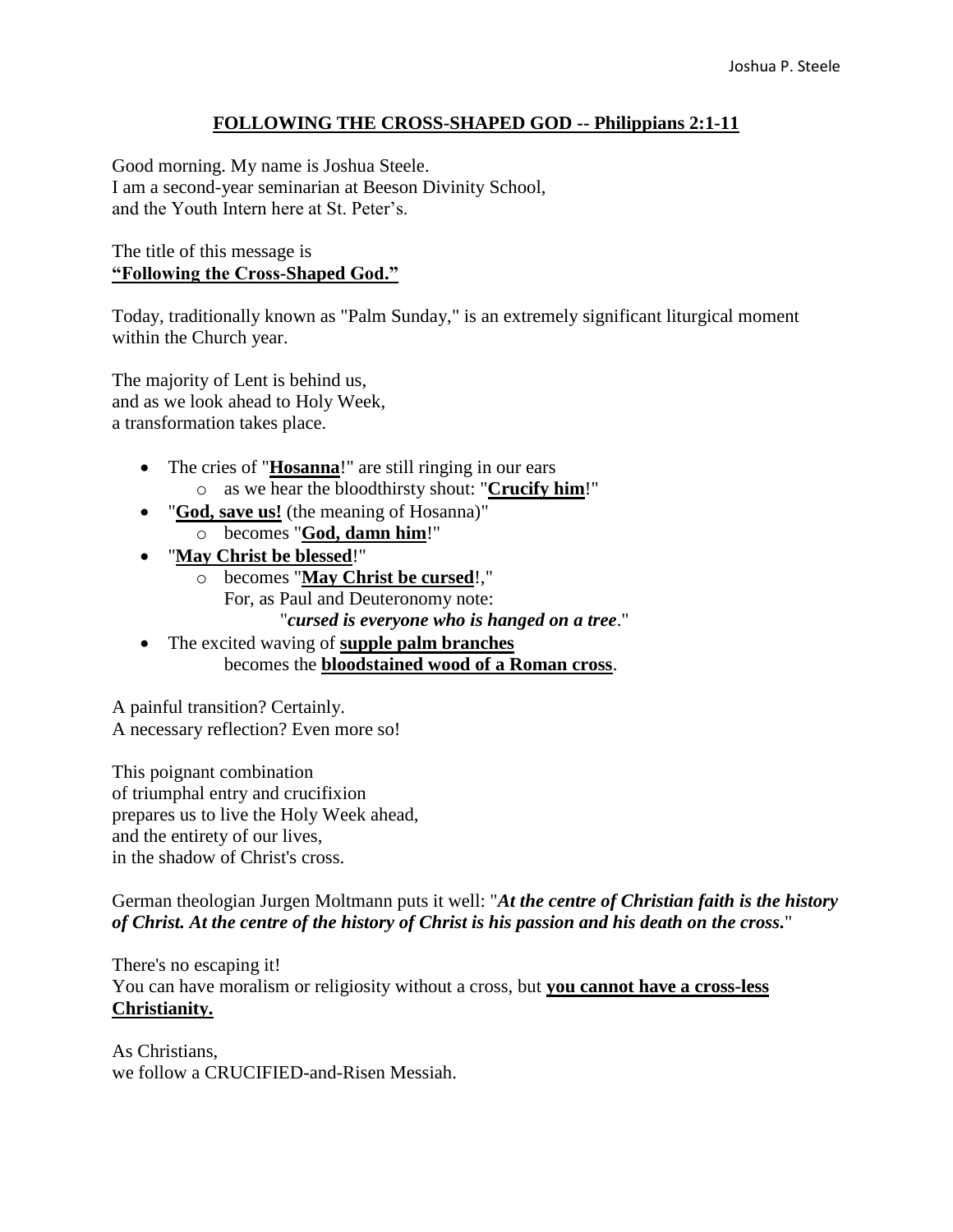This is not to deny the oft-neglected significance of the **Resurrection**, but it is a reminder that **the empty tomb only has saving significance to the extent that** *from* **it a once-DEAD man emerged**!

#### **Ours is a "cruciform" or "cross-shaped" faith, because ours is a cross-shaped God.**

There's no escaping it! And as we prepare for Easter, we do well to remember that **our celebrations of the Resurrection will only be as rich as our reflections upon the Cross.**

So, let us consider the example of our older brother in the faith, the Apostle Paul, in his reflections on the Cross in Philippians 2:1-11.

*(Please open to the passage in your Bibles. It's on page 980 in our pew Bibles.)*

Let us now consider how **our cross-shaped God calls us to follow him in unity through selfless humility.**

## **This is Paul's main point: UNITY THROUGH SELFLESS HUMILITY**

Just to whet your appetite, we're on our way to an examination of one of the richest passages about Jesus Christ in the entire Bible.

Philippians 2:6-11 has inspired more articles, devotionals, monographs, books, and debates than most people would ever have time to read in their entire life!

However, **too often, the passage is considered in isolation from its context**.

See, it's not as if Paul was penning the letter to the Philippians when, mid-quill-stroke, he decided that **they needed a list of true facts about Jesus to study for their upcoming Theology 101 exam!** 

Instead, the rich section about Christ is intertwined with the argument, the flow of Paul's letter. **He's using the truth about Jesus to make a transformative point in the lives of his audience**.

\*\*This is not to discount the value of theological knowledge! Without it, you'll end up worshiping an idol, a false "god" of your own imagination!\*\*

However, biblically-speaking, **"knowledge" is only true knowledge if it includes transformation.**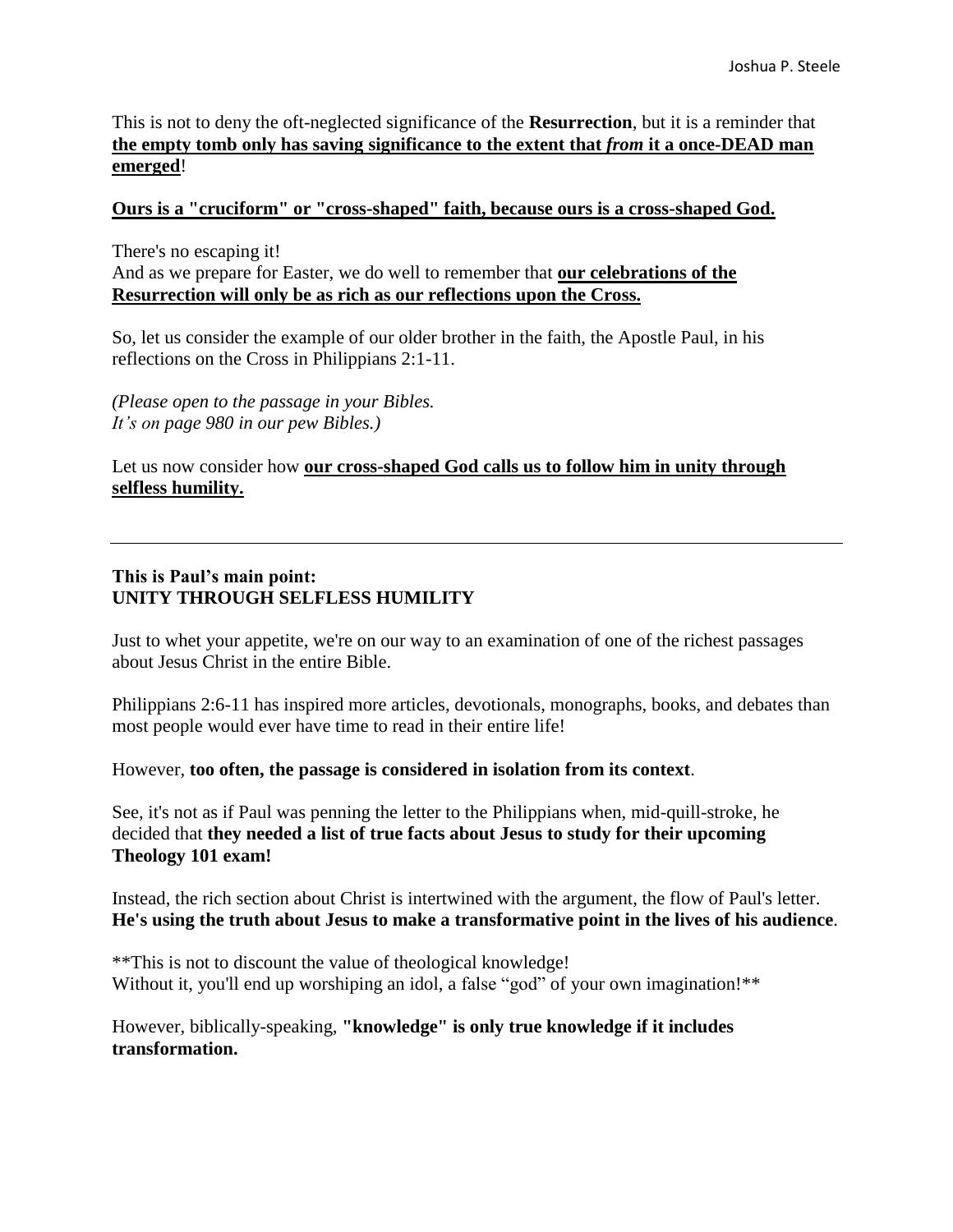You can't truly know Christ if you don't know about him, **but knowing ABOUT Christ is NOT the same as knowing him** -- knowing Christ, as Paul will say in Philippians 3:8-10, in a way that **you are united with Christ in his sufferings, death, and resurrection**.

#### That's the kind of Christian knowledge we're after!

*"So,"* Paul begins in chapter 2 verse 1, *"if there is any encouragement in Christ, any comfort from love, any participation in the Spirit, any affection and sympathy..."*

Where is Paul going with this conditional sentence? Why the "**if**"?

Well, he wants his audience to agree with him, to get on board, because if you cannot consent to the things he's just mentioned, you probably aren't ready for the coming commands.

As the New Living Translation puts it: "*Is there any encouragement from belonging to Christ? Any comfort from his love? Any fellowship together in the Spirit? Are your hearts tender and compassionate?"*

If you can answer "Yes" to those questions, then you're ready for verse 2: *"then complete my joy by being of the same mind, having the same love, being in full accord and of one mind."*

**Paul is calling his audience to a robust Christian unity, a unity which entails oneness of** 

- **MIND,**
- **LOVE,**
- **SPIRIT,**
- **and PURPOSE.**

Instead of beams of light scattering every which way from a naked light-bulb, picture a powerful laser where each beam of light is shooting in the exact same direction.

**Picture Christians as humans united, in every aspect of their being, around a common goal, a common purpose.**

The *common purpose*, incidentally, in the book of Philippians and all of Scripture, is the **GOSPEL** –

the Good News that **God is reconciling all things to himself through Jesus the Messiah.** 

He is redeeming and restoring the universe he created, **and this reconciliation of all things to God entails a reconciliation of all things to each other** -- a healing of the sin-broken relationships

• between God and humanity,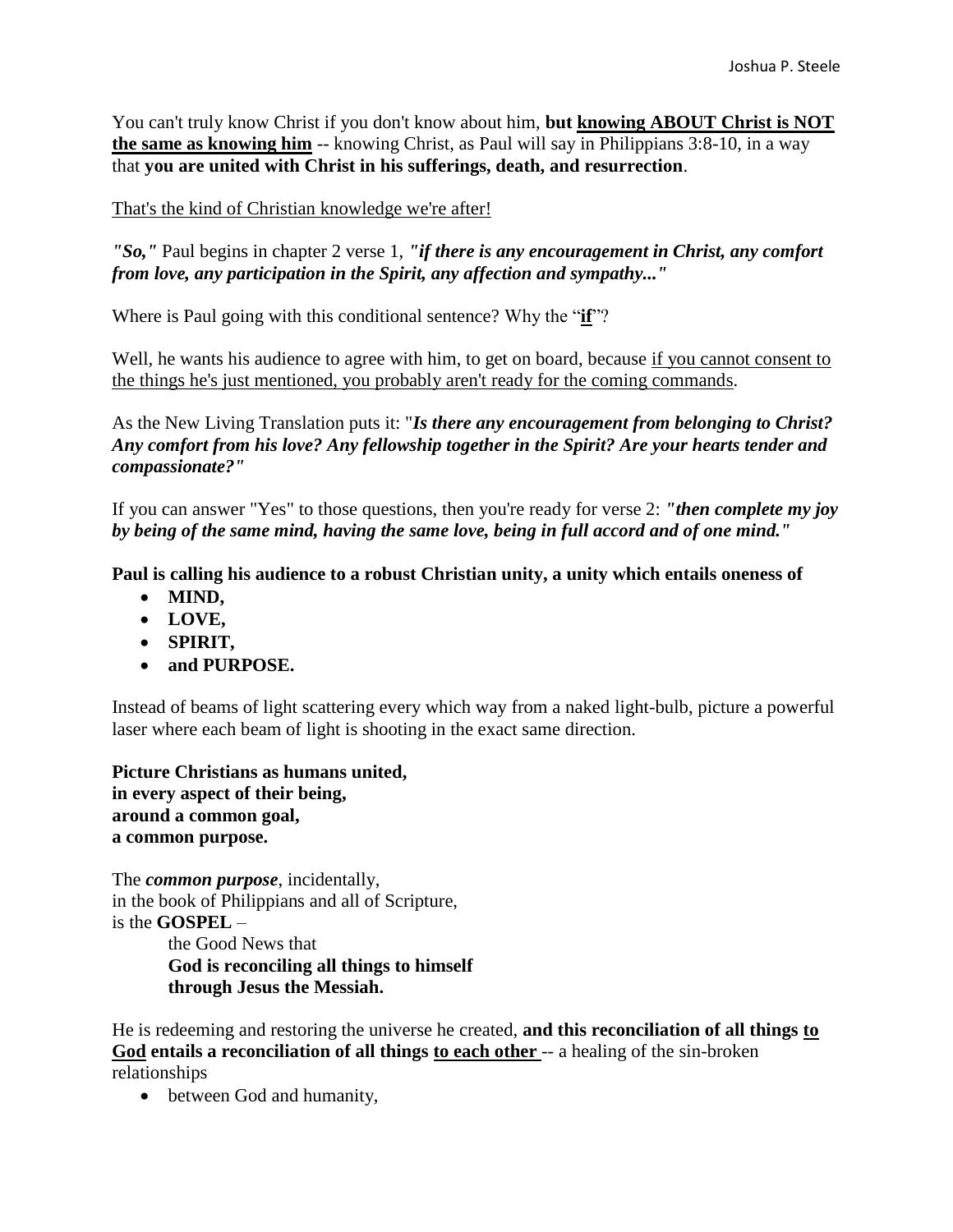- between humanity and itself,
- and between humanity and the rest of creation.

…

Now, one of the obstacles to this Gospel of cosmic reconciliation is PRIDE.

Ever since humanity rebelled against God and tried to steal his job, **unity and pride have mixed as well as oil and water**.

In fact, a good definition of sin is "*being turned or bent inward on oneself*" consumed with our own interests, and constantly trying to protect our own imagined significance.

Paul knows this, so he continues the exhortation to UNITY with an exhortation to SELFLESS HUMILITY:

*"Do nothing from rivalry or conceit, but in humility count others more significant than yourselves. Let each of you look not only to his own interests, but also to the interests of others."*

Sounds lovely, doesn't it?

"*Love your neighbor as yourself*" can sound wonderful, until you realize

- just how much you love yourself,
- and just how much your neighbor loves himself!

Selfless, humble unity is difficult! It's hard to even imagine sometimes!

So Paul takes us to **the prime example of selfless humility, the one who makes selfless humility and unity possible:** 

**Jesus Christ, the Humiliated and Exalted Son of God.**

*Verse 5: "Have this mind among yourselves, which is yours in Christ Jesus..."*

We've arrived at the FAMOUS PASSAGE ABOUT CHRIST, and it divides into two halves. Picture it like a big "V":

- Christ's self-humiliation (2:6-8) and
- God's exaltation of Christ (2:9-11).

# **First, HUMILIATION (2:6-8):**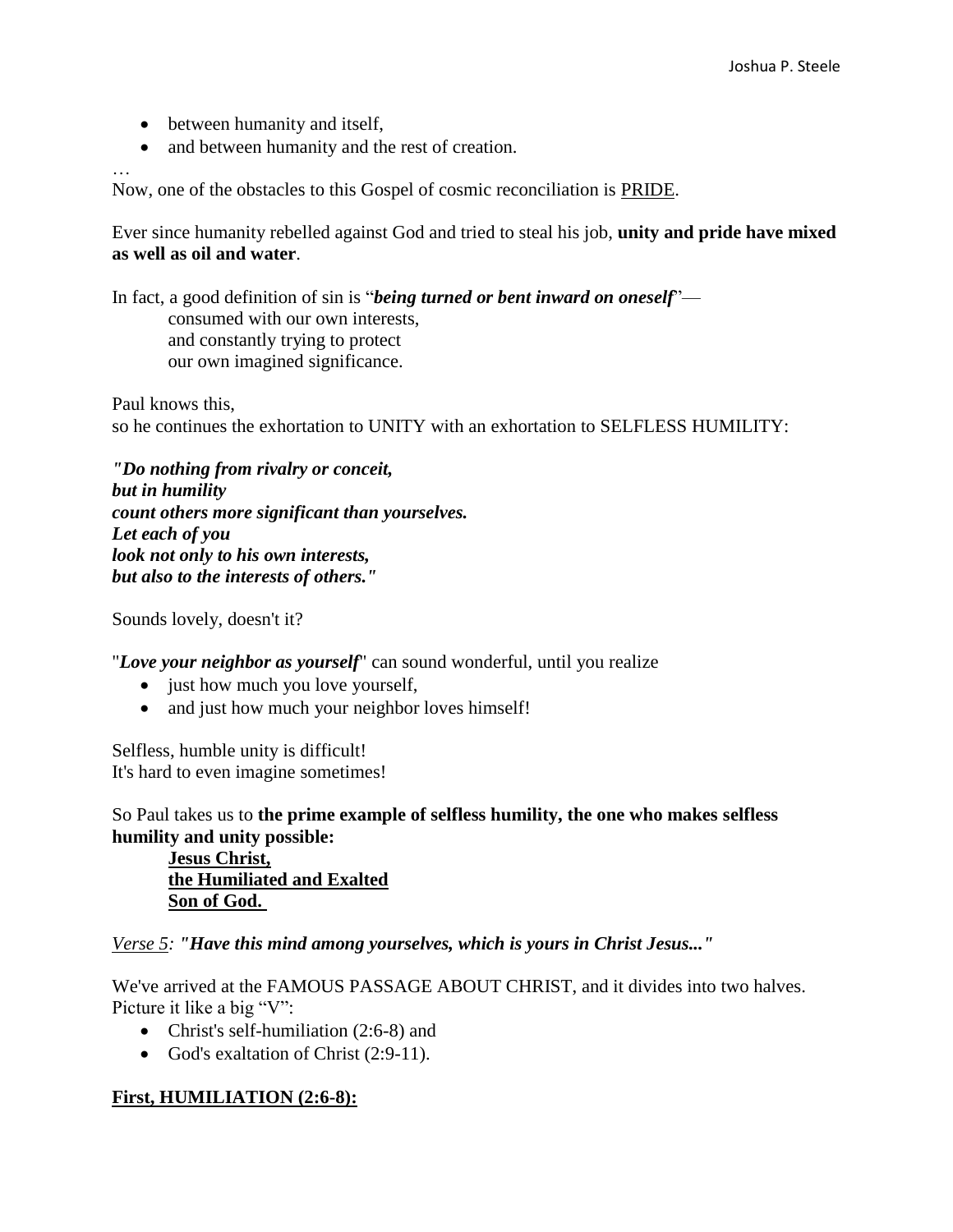Paul begins with Christ's undeniably divine status - He exists in the "*form of God*" - which the NIV interpretively yet rightly translates as "*being in very nature God*."

This doesn't just mean that Jesus somehow only *looked like* God - it refers to **his essence and nature as divine**.

We could spend the rest of our time *abstractly* commenting upon **what it means for Jesus to be God**, but Paul does so in our passage *concretely*.

Remember, the focus is on **having the same mind as Jesus Christ.** 

So, if we are supposed to count or consider others as more significant than ourselves, what kind of a mind does Jesus have?

Well, he does "*not count (consider) equality with God a thing to be grasped*"! This is counterintuitive! Although any human being in a similar position would do differently, and has tried to do differently ever since the Fall in Genesis 3,

# Jesus decides **not to exploit divine status for his own personal advantage, not to turn divine privilege and honor inward on himself**.

Instead, he does **two things**: 1. he makes himself nothing (literally: "empties himself") and 2. he humbles himself.

We began with Christ's divine status, and here we have his **Incarnation**.

Now, we could spend the rest of our time commenting upon what "humbled" and "emptied himself" mean.

but Paul saves us time by describing those actions with a few phrases:

- Jesus "empties himself" or "makes himself nothing"
	- o BY *taking the form of a servant* and
	- o BY *being born in the likeness of men.*

The former phrase, "*form of a servant*," just like "*form of God,*" refers to Christ's **essential character - not just divine, but now also a servant**.

The second phrase, "*likeness of men*," on its own, means that Jesus looked like a human.

But that's not all, because Paul continues to describe what it means for Christ to humble himself as "*being found in human form*."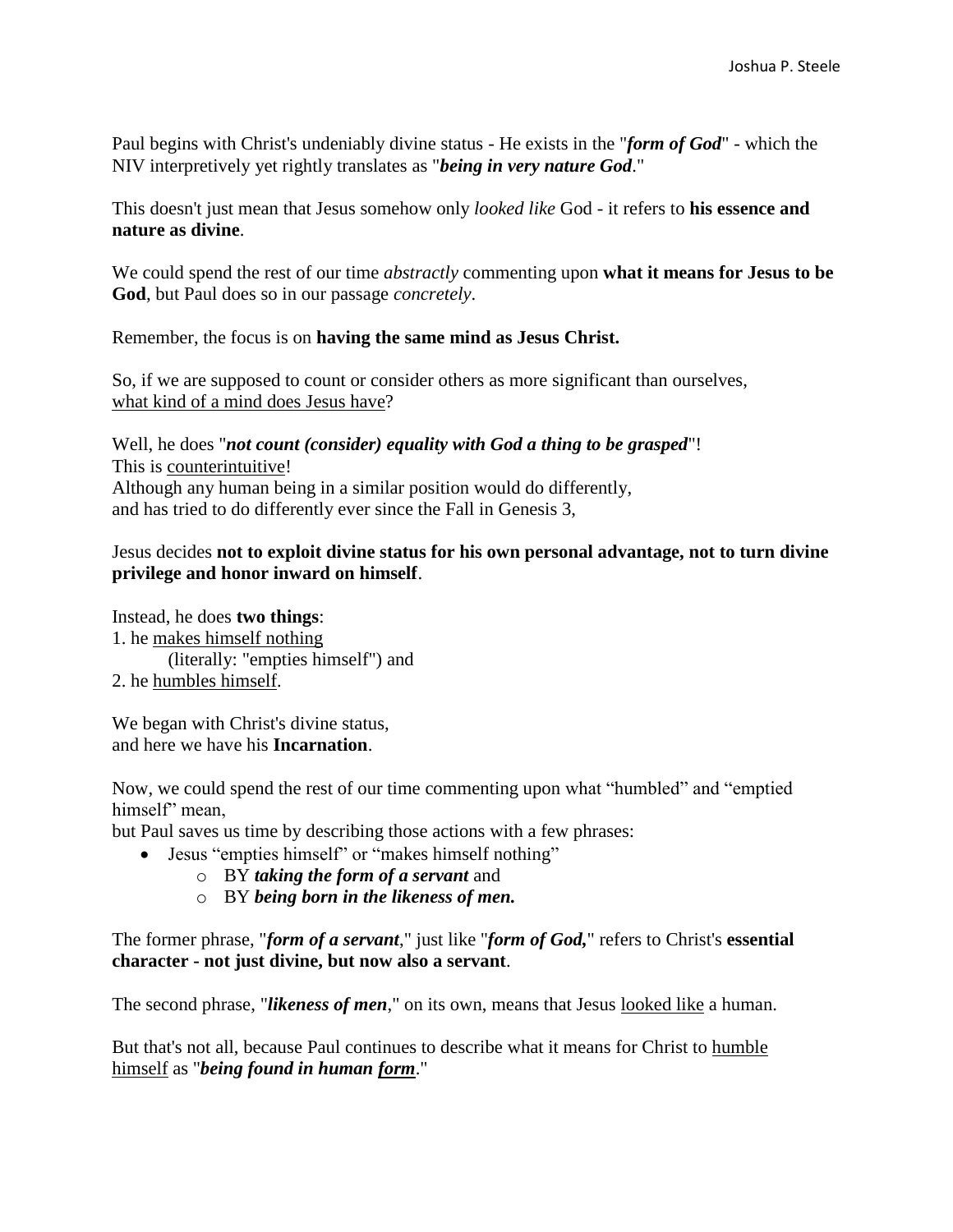Although this is a different Greek word than the previous one for "form," it is a stronger word than the term "likeness."

So, the **divine Christ** has emptied himself, has made himself nothing in self-giving by becoming **truly human**.

And now the **human Christ** *humbles himself*, **HOW?**

"*By becoming obedient to the point of death – even death on a cross.*"

## **Christ becomes human to die the most dehumanizing death, for the sake of humanity.**

We've reached **the bottom of Christ's condescension, the lowest point of the "V**".

**Picture him, as divine and majestic, diving from heavens heights into our lowest depths, into the muck and mire of sin-stained human existence.**

## **And at the very bottom of this cesspool, there is a bloodstained cross.**

Friends, **the cross reveals at least two things.**

## **First, it reveals the UGLINESS OF OUR SIN.**

We've **sanitized** the cross to the point that we're comfortable with wearing it as jewelry!

*Picture an electric chair! The ISIS beheadings!*

**Christ on the cross was a gut-wrenching display of violence against the one who deserved it the LEAST....**

**so that YOU AND I, the ones who deserved it the MOST, might clearly see the heinous, brutal nature of our sin.** 

Christ died vicariously for us,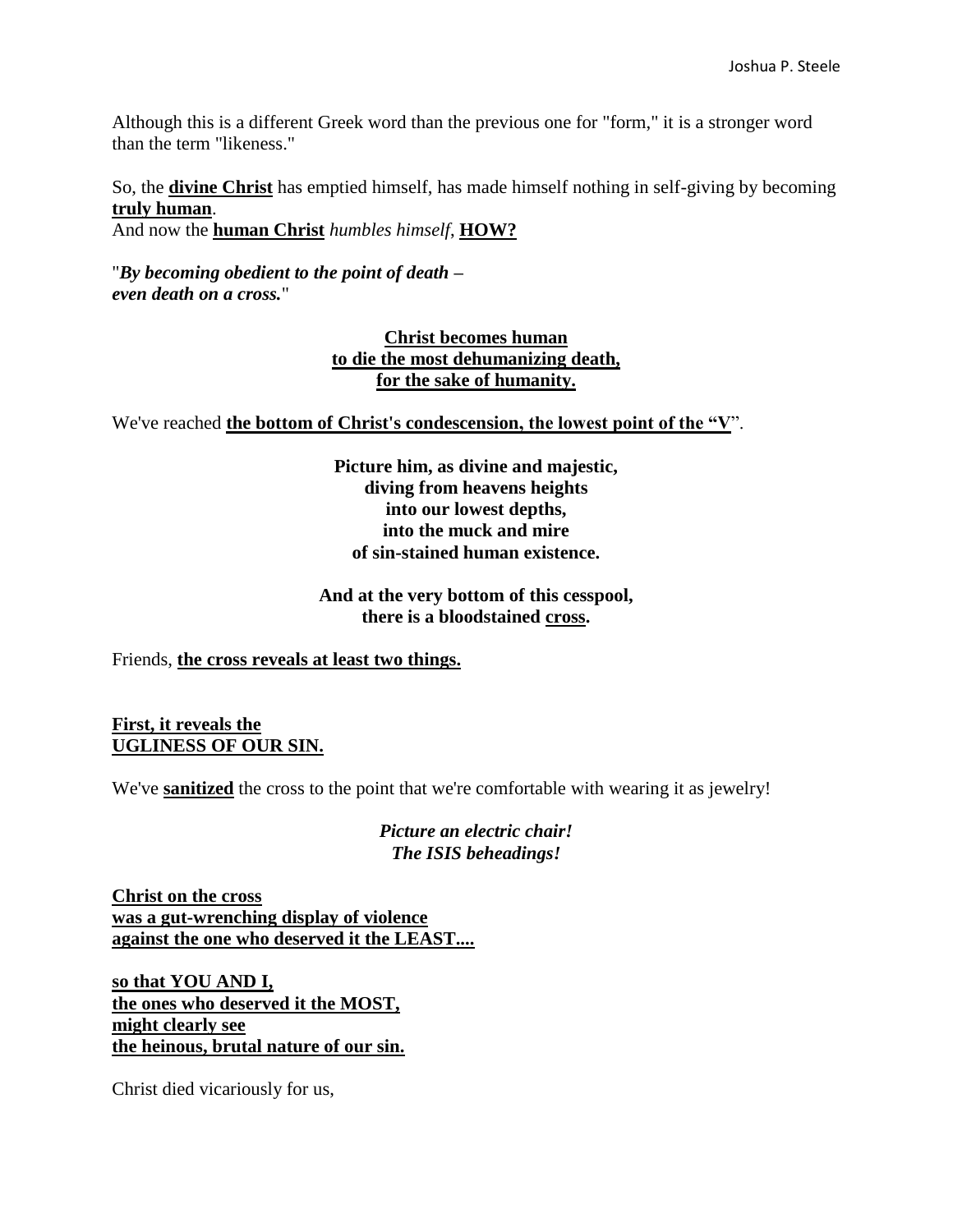**so that we might** *vicariously* **realize exactly who we are without Him.**

That is, **he was truly Godforsaken,** *Just like WE are, on our own, without Him, So that we might never have to be Godforsaken!*

…The Cross reveals the ugliness of our sin.

#### **Secondly, the cross reveals the CROSS-SHAPED, self-giving nature of our God!**

Because Jesus is the "*image of the invisible God,*" even though, to us, his abandonment of divine privilege and descent to the cross may seem like the **strangest** thing for God to do,

## **his radical actions reveal precisely who God is!**

#### *Christ's humiliation is counterintuitive to us, but completely characteristic of God.*

From *our* perspective, he makes himself nothing **DESPITE** being God, but from *God's* perspective, he humbles himself for our sake **BECAUSE** he is that kind of God –

a God of humble, self-giving, selfless **love**

… Now, *can we imitate Christ exactly in his incarnation?* No. *Can we die vicariously for the sins of the world?* Of course not.

Christ is a unique example in these regards.

But his example, his **mindset** still stands: **selfless humility in the service of unity**.

In the service of *unity*? How? Christ is still at the bottom of our cesspool!

Thankfully, that's not the end of the story.

**Let's complete the "V" with**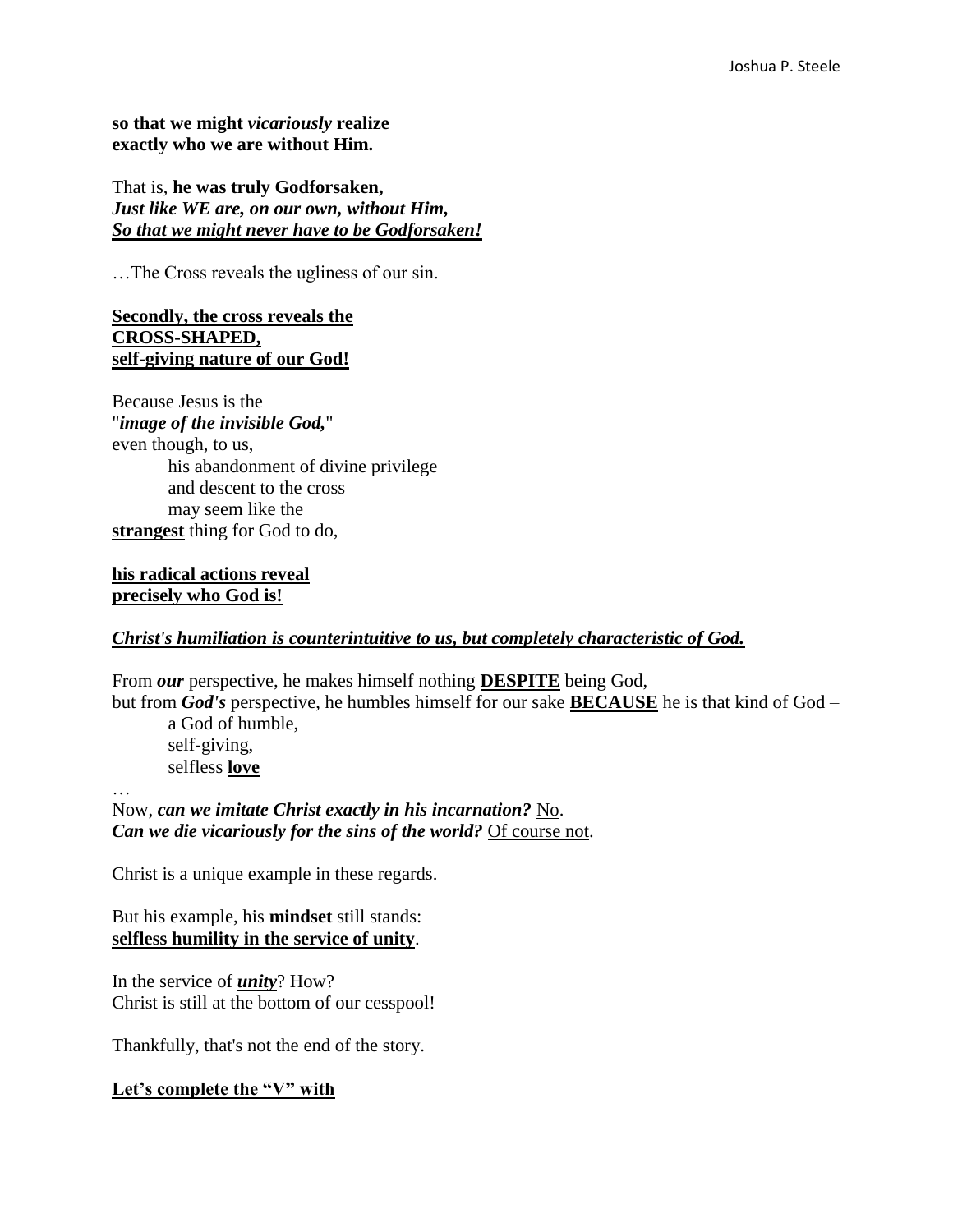# **EXALTATION (2:9-11):**

Verse 9: "*Therefore*," Paul says, as a result of this humiliation, this condescension - "*God has highly exalted him and bestowed on him the name that is above every name.*"

- Divine status,
- Incarnation.
- Crucifixion.
- and now RESURRECTION
- and ASCENSION.

God *vindicates* the Crucified Messiah by **raising him from the grave** –

and because Christ has *precisely* revealed what it actually means to be GOD, he is given a

# **divine title and universal recognition**.

This "name" Christ is given is not the name "Jesus, Ιησους, or Yeshua" but "LORD! Κυριος! Adonai!, (which is to say): YAHWEH!"

See, the mention of *every tongue confessing and every knee bowing* quotes Isaiah 45 – a chapter which contains Yahweh's repeated refrain: "*I am the LORD, and there is no other.*"

For Paul to apply universal recognition of Lordship to **Jesus Christ** is therefore the strongest claim of divinity in this entire passage!

And yet, *even the exalted Christ does not hoard this honor for himself*! As he is worshipfully acknowledged as Lord, **the glory goes to God the Father**.

…

WHAT DOES THIS MEAN FOR US? As I mentioned at the beginning: **Our cross-shaped God calls us to selfless humility in the service of unity.**

(1) FIRST: We must remember that **we are called to worship and follow the CRUCIFIED-and-Risen Christ**.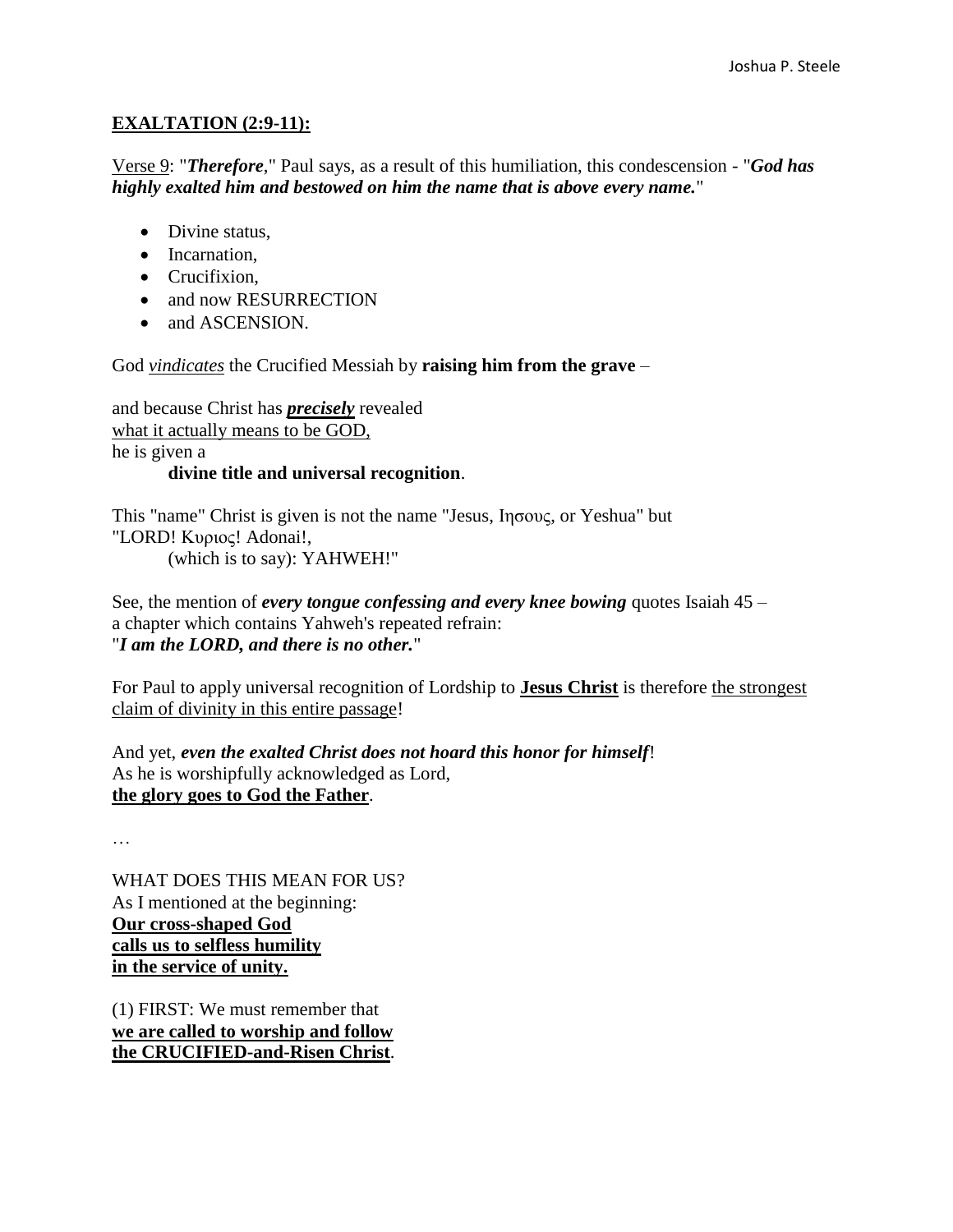Left to our own devices, we would prefer to just worship the exalted God - a naked majesty and power immune from any suffering or pain!

And yet, **if we do not heed the cross' revelation of God's** *power-in-weakness***, we may very well worship an IDOL of our own imagination!**

(2) SECOND, We must also remember that **the cross is a source of profound encouragement in the midst of our chaotic suffering and pain in this life.** 

As Dietrich Bonhoeffer memorably put it: "*Only the suffering God can help*."

**Where is God when we suffer?**  He is in the midst of our weakness and pain. He is **WITH US**.

…

And, as Paul will remind the Philippians in 3:8-10 and elsewhere, **union with Christ - true knowledge of Christ - results in being united with him in his suffering, death, and RESURRECTION!** 

## *When we join Christ in his humiliation, he takes us through to exaltation. That is our Christian HOPE.*

(3) And yet, THIRD and finally, we must remember that **there is no shortcut - no way to experience Christ's exaltation and resurrection unless we are united with him in his suffering and death**.

Again, as Bonhoeffer put it, **"When Christ calls a man, he bids him come and die."**

Specifically, through this passage, Christ bids us **to come and die to ourselves** – **to** *crucify* **our self-interested and divisive pride for the sake of true UNITY,**  with God, with humanity, and with all creation.

> *It is only in dying to ourselves that we can truly live for God and for others.*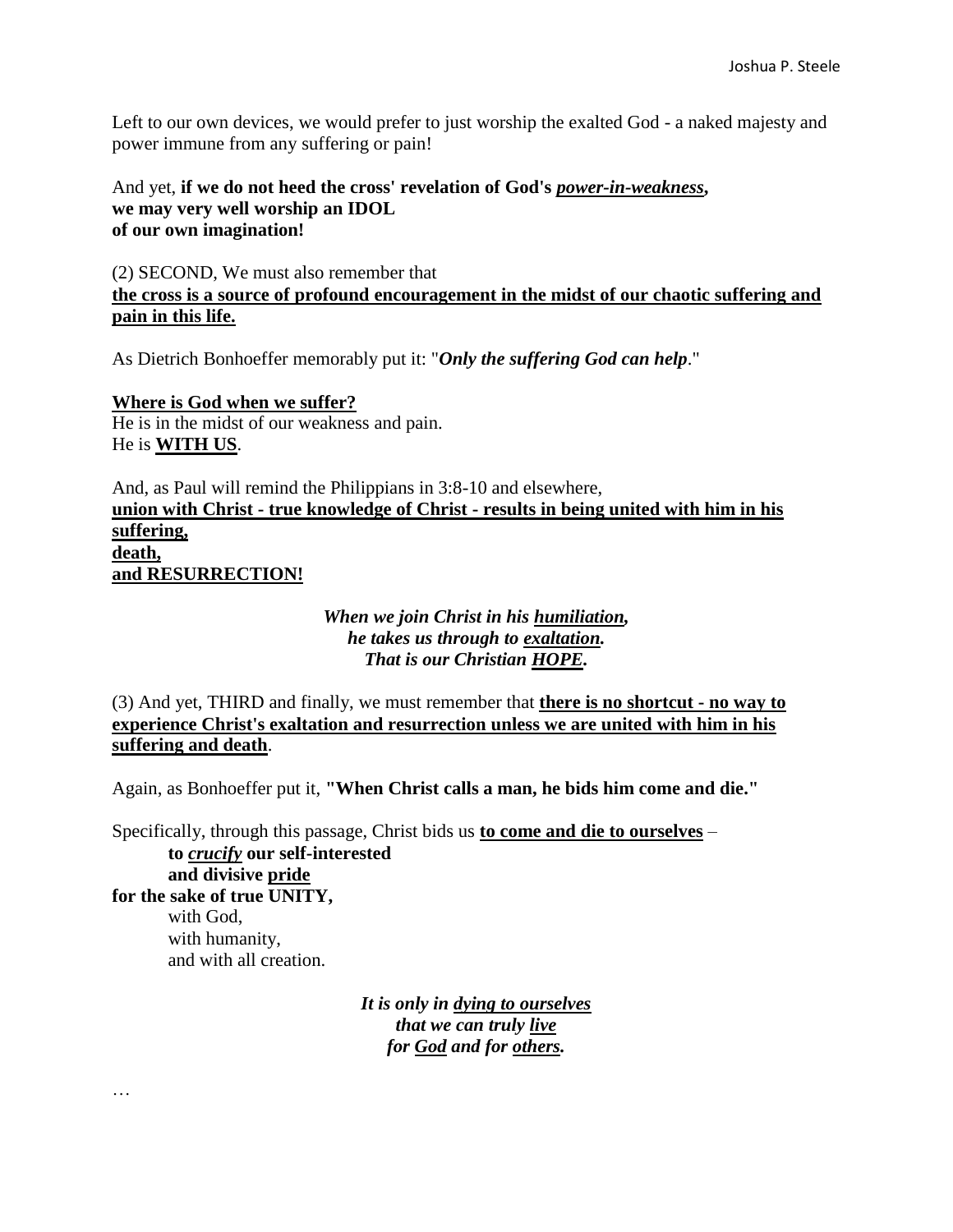# **So, IMAGINE what this would look like**

- at home.
- at work,
- at school.
- at Church...

If no task were somehow "beneath us" –

since the cross was not beneath Christ.

If our own goals and pet-interests could be set aside for the flourishing of

- our parents,
- our employees,
- $\bullet$  our siblings,
- our friends,
- our fellow parishioners,
- even our *enemies*

-- as Christ set aside *his* own interests and freely gave himself for *our* sake when *we were still his enemies*!

Or what if we could be **humble** and be **unified** even when it's not in the least bit *glamorous* or *easy*?

- Even when we have to lose face,
- to apologize and ask forgiveness,
- or to suffer mistreatment or embarrassment without being able to vindicate ourselves.

*Are we able to do this?* Probably not. *Are we willing to do this?* Even less likely!

### BUT: *Is CHRIST able to change us into those who are WILLING and ABLE to be SELFLESS, HUMBLE, and UNIFIED?*  **CERTAINLY!**

But remember:

*We can neither know nor worship the cross-shaped God apart from Christ's cross and our own cross-shaped life.*

So, to close: Having discussed the prime example of selfless humility in the service of unity - the One who makes these things possible for proud, divisive human beings